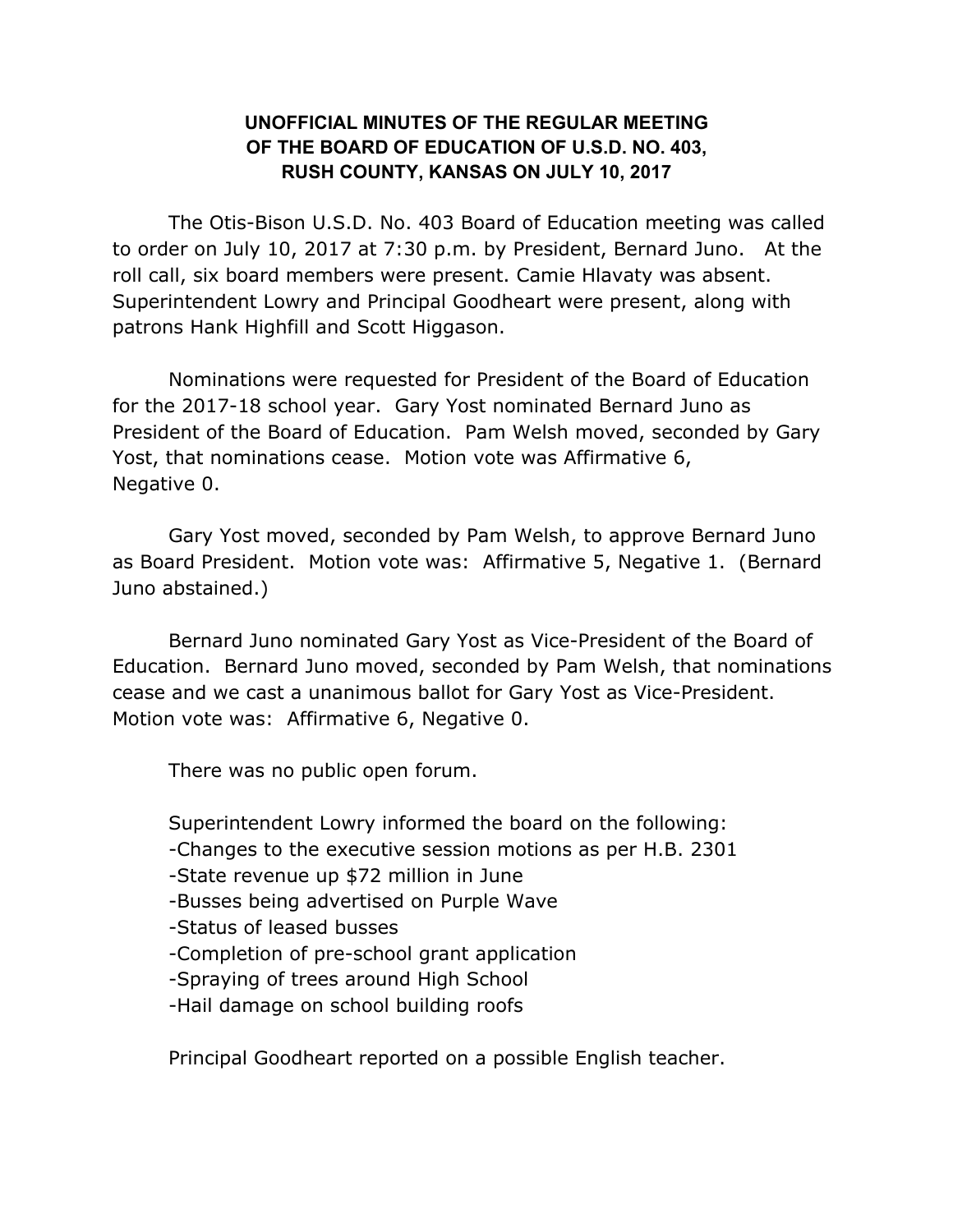Hank Highfills' Technology Report included: -Completion of wiring project at Elementary School -ISTE Conference attended in San Antonio, Texas

Southwinds Academy report included: -Consideration of ESSDACK Learning Center using SWA for virtual courses -Possibility of dropping one facility serviced by SWA

 Motion made by Gary Yost to approve the consensus items as presented. Motion seconded by Pam Welsh. Motion vote was: Affirmative 6, Negative 0. (Applicable resolutions attached and hereby made a part of these minutes.)

 Everett Royer moved, seconded by Robert Mitchell, to approve the July 10, 2017 agenda as presented. Motion vote was: Affirmative 6, Negative 0.

 Motion made by Karen Maier, seconded by Gary Yost, to approve the June 12, 2017 regular board meeting minutes and the June 22, 2017 special board meeting minutes, the treasurer's report, accounts payable, activity funds and petty cash fund as presented. Motion vote was: Affirmative 6, Negative 0.

 Scott Higgason, Agency One, reviewed the insurance proposal for 2017-18 with the board. Motion made by Everett Royer, seconded by Robert Mitchell, to accept the 2017-18 insurance bid from Agency One in the amount of \$73,370.00. Motion vote was: Affirmative 6, Negative 0.

Motion made by Gary Yost that USD #403 apply for the Kansas Can School Initiative with the option to withdraw if selected. Motion died for a lack of a second.

 Karen Maier moved to approve the Jr./Sr. High Handbook as presented. Motion seconded by Pam Welsh. Motion vote was: Affirmative 6, Negative 0.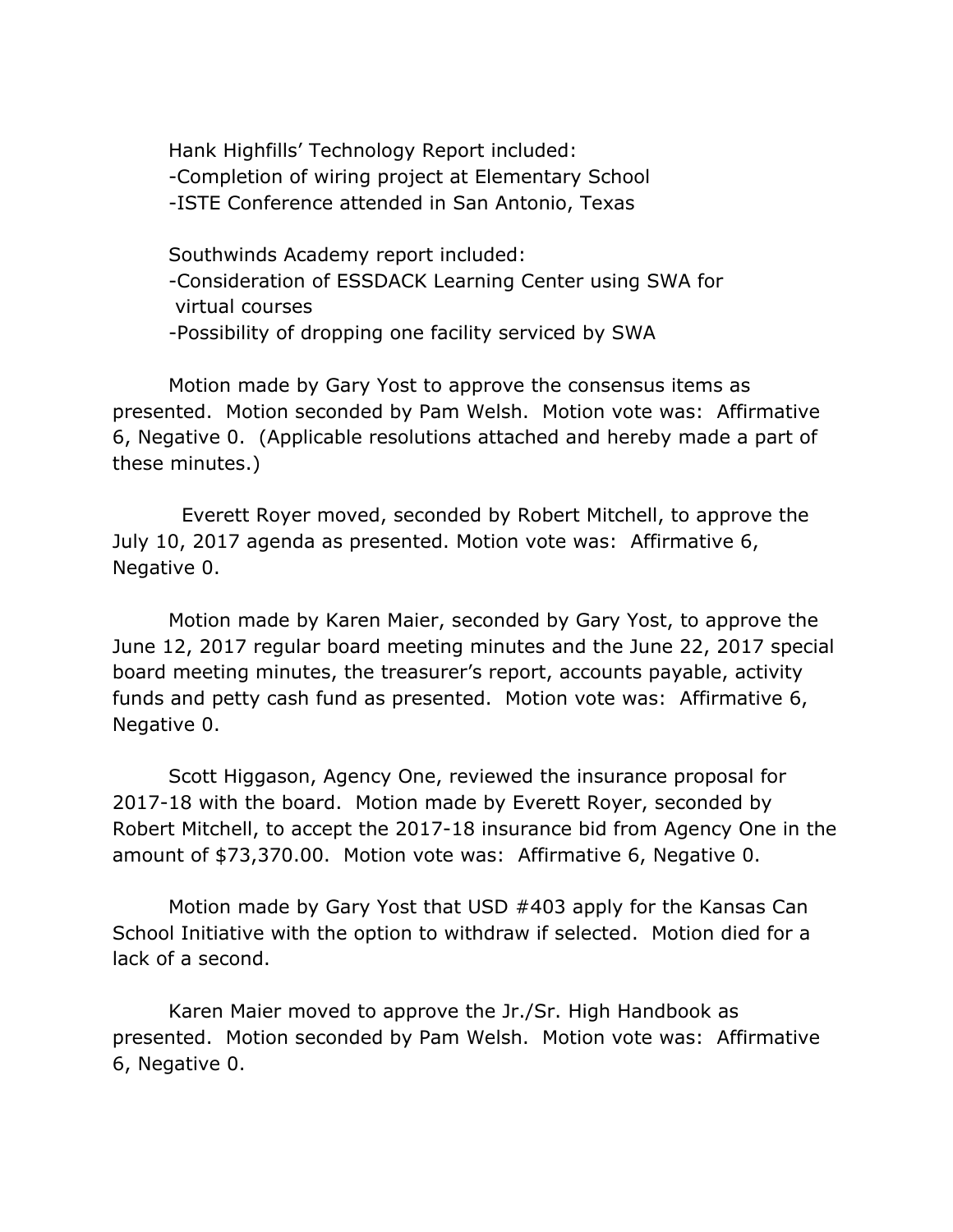Motion made by Karen Maier, seconded by Pam Welsh, to approve the Elementary School Handbook as presented. Motion vote was: Affirmative 6, Negative 0.

 Motion made by Everett Royer, seconded by Pam Welsh, to approve the Southwinds Academy Handbook as presented. Motion vote was: Affirmative 6, Negative 0.

Pam Welsh moved, seconded by Robert Mitchell, to approve Myers-Stevens & Toohey & Co. as our Student Insurance provider at a cost of \$6,435.45. Motion vote was: Affirmative 6, Negative 0.

Motion made by Gary Yost, seconded by Everett Royer, to table Item H - Consideration of Approval of Contract for Education First, LLC to a later date. Motion vote was: Affirmative 6, Negative 0.

Motion made by Gary Yost, seconded by Everett Royer, to adopt the Faculty and Staff Technology and Internet Acceptable Use Policy as presented. Motion vote was: Affirmative 6, Negative 0.

 Karen Maier moved, seconded by Pam Welsh, to approve the out-ofdistrict applications as presented. Motion vote was: Affirmative 6, Negative 0. Applications approved were: Michael Bahr, Thomas Bahr, Jodie Baalmann, Johannah Baalmann, Jace Baalmann, Sebastien Frost, Kegan Gawith, Thomas Gawith, Jode McCallie, Shaylyn McNett, Marissa Pechanec, Kaitlyn Pechanec, Kylie Reeves, Preston Ross, Travis Ross, Grantley Sinn, and Aiden Suppes.

 Gary Yost moved, seconded by Everett Royer, to join Schools for Quality Education for the 2017-18 school year. Motion vote was: Affirmative 6, Negative 0.

The board reviewed the first reading of board policies DFAC - Federal Fiscal Compliance, GAN - Travel Reimbursement - Federal Programs, JGCA - Local Wellness and JGHB - Vending Machines and Other Automated Play Machines. There was no action taken.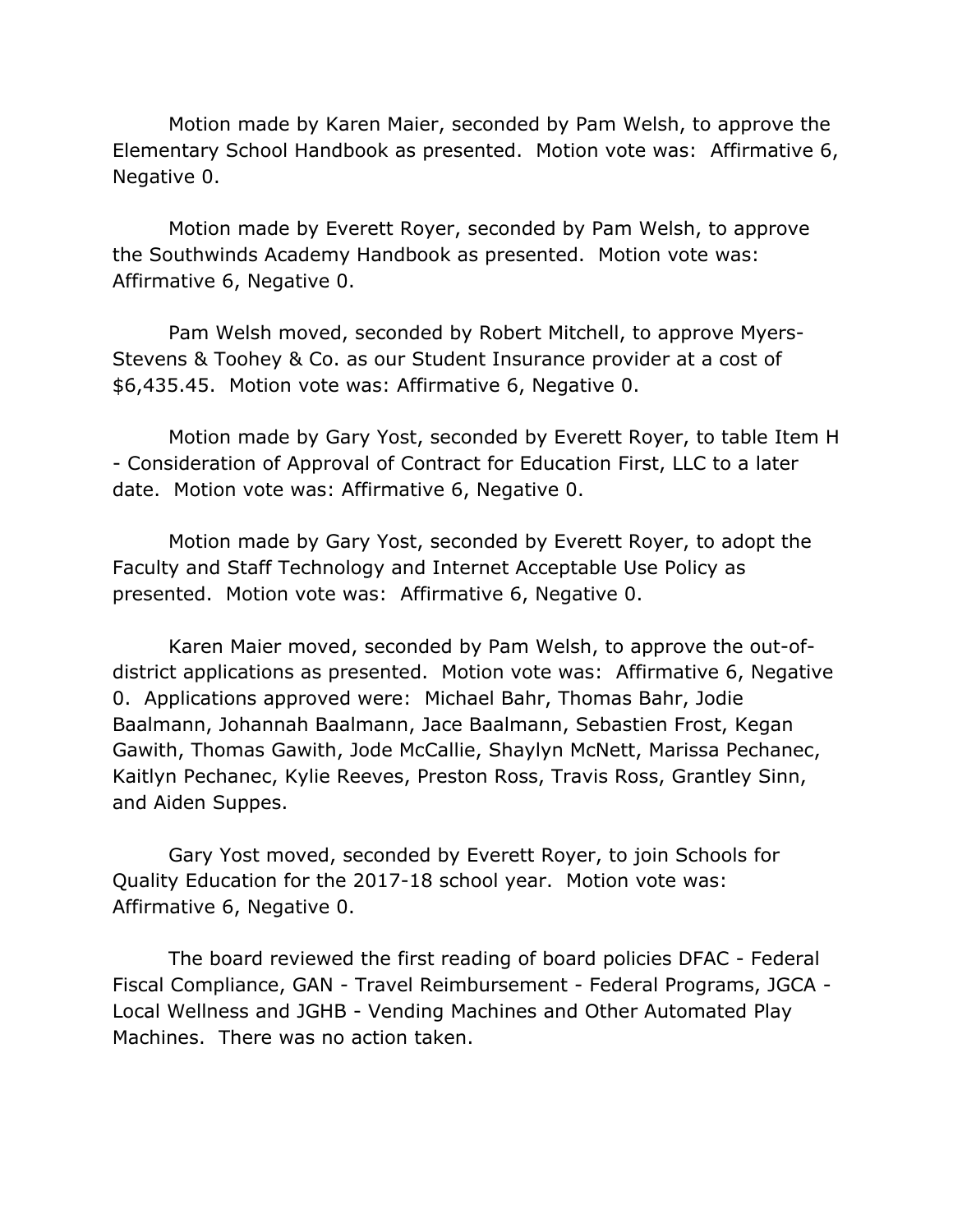Superintendent Lowry discussed bus drivers, bus procedures, and transportation procedures. No action was taken on bus drivers and bus procedures.

Karen Maier moved to approve to discontinue supervision of students at Bison in the mornings. Robert Mitchell seconded the motion. Motion vote was: Affirmative 6, Negative 0.

Superintendent Lowry addressed the board concerning Maintenance of Vehicles Contract. Robert Mitchell declared a conflict of interest and left the meeting at 9:48 p.m., returning at 9:59 p.m. following the discussion.

Motion made by Everett Royer, seconded by Gary Yost, to approve renewal of the maintenance contract with Crazy 8. Motion vote was: Affirmative 5, Negative 1. (Robert Mitchell abstained.)

Superintendent Lowry discussed custodial procedures with the board. It was left up to Superintendent Lowry to handle routine checks during the weekends at the schools.

 Karen Maier moved, seconded by Pam Welsh, to set August 7, 2017 at 7:00 a.m. for a special meeting for preliminary budget for publication. Motion vote was: Affirmative 6, Negative 0.

Motion made by Everett Royer, seconded by Pam Welsh, to have a special meeting for Budget Hearing/Strategic Planning Goal Setting on August 22, 2017 at 7:00 p.m. Motion vote was: Affirmative 6, Negative 0.

Karen Maier moved, seconded by Bernard Juno, to approve the Resolution to Establish Meeting Dates, Time and Location for 2017-18, changing the monthly meetings for November, December, January and February to start at 6:30 p.m. and changing the January 8, 2018 date to January 10, 2018. Motion vote was: Affirmative 6, Negative 0. (Resolution is attached and hereby made a part of these minutes.

The board reviewed the first reading of board policy EE - Food Services Management. There was no action taken.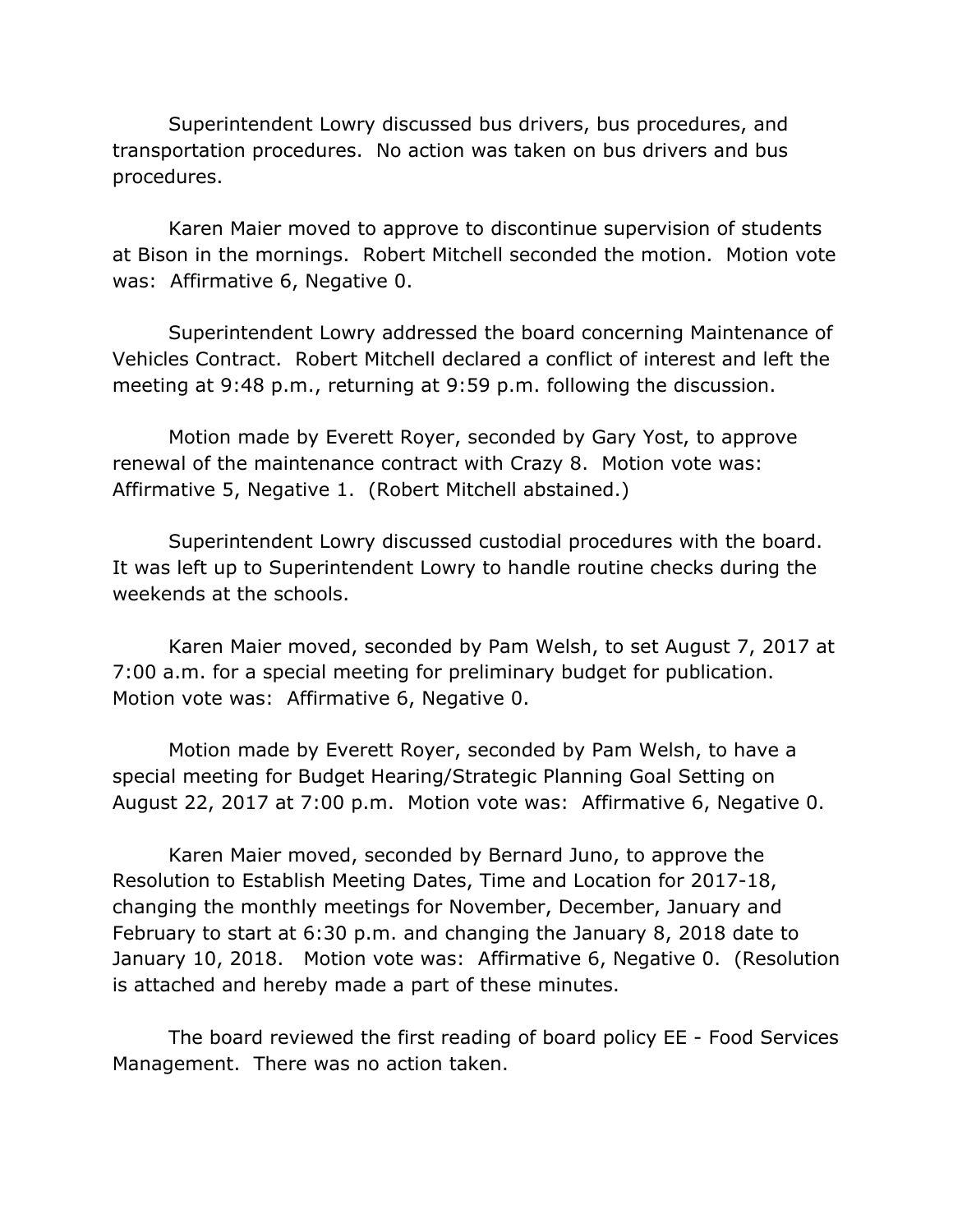Gary Yost moved, seconded by Pam Welsh, to approve the school nurse contracts for Pam Stiles and Mary Rooney for the 2017-18 school year. Motion vote was: Affirmative 6, Negative 0.

Motion made by Karen Maier, seconded by Robert Mitchell, to approve the updated Supplemental List as presented. Motion vote was: Affirmative 6, Negative 0. (Supplemental List attached and made a part of these minutes.)

 Motion made by Bernard Juno, seconded by Gary Yost, to go into executive session for five (5) minutes with the board and Superintendent Lowry to discuss the latest proposal for increasing the base pay rate from the teachers, pursuant to the exception for employer-employee negotiations under KOMA and the open meeting will resume in the boardroom at 10:34 p.m. Motion vote was: Affirmative 6, Negative 0.

The meeting was resumed at 10:34 p.m. No action was taken.

 $\overline{\phantom{a}}$  , and the contract of the contract of the contract of the contract of the contract of the contract of the contract of the contract of the contract of the contract of the contract of the contract of the contrac

 Everett Royer moved to adjourn. Robert Mitchell seconded the motion. Motion vote was: Affirmative 6, Negative 0.

The meeting was adjourned at 10:38 p.m.

Respectfully Submitted:

j.

Chairperson Janice M. Pivonka, Clerk

Attachments are on following page.